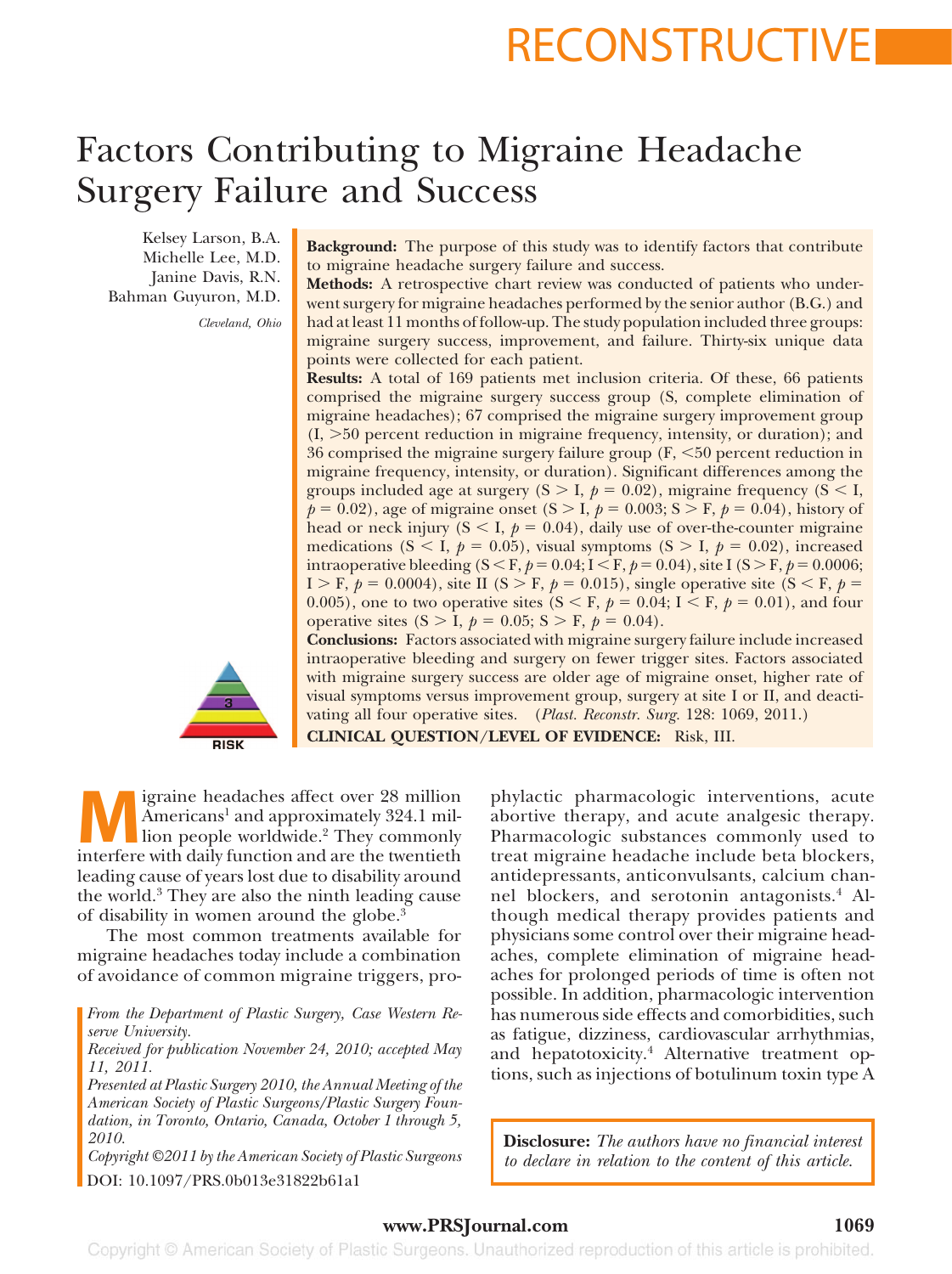at migraine headache trigger sites, are used to prevent and alleviate migraine headaches. Botulinum toxin type A has been developed and studied over the last decade and works well for a subset of patients.4

The current surgical treatment for migraine headaches was first reported by the senior author (B.G.) in 2002, in which he noted patients reporting elimination or improvement of their migraines following forehead rejuvenation surgery.5 Subsequently, several follow-up studies demonstrating similar results have been published. $6-8$  In 2009, a 5-year follow-up study after migraine headache surgery found that 22 percent of patients reported complete elimination of migraines; 62 percent noticed a significant decrease in migraines (defined as  $a \leq 50$  percent reduction in intensity, frequency, or duration of migraines), and only 10 percent experienced no significant change in migraine symptoms following surgery.9

Whereas the majority of patients in these studies have shown significant improvement or complete elimination of migraine headaches, a small subset of patients (8 to 16 percent) have experienced a less than 50 percent reduction in frequency, intensity, or duration of their migraines at or past the 1-year postoperative time. $6-9$  The purpose of this study was to identify pertinent demographic and clinical factors that may contribute to migraine headache surgery success and failure.

# **PATIENTS AND METHODS**

## **Inclusion and Exclusion Criteria**

After institutional review board approval was obtained, this retrospective cohort study was conducted on patients who had undergone migraine headache surgery performed by the senior author from January 1, 2001, through December 31, 2008. Every patient was examined by a neurologist to confirm the diagnosis of migraine headaches before surgery. Inclusion criteria for the study were patients over the age of 18; surgery at one or more of the four clinically determined common migraine trigger sites; surgery between January 1, 2001, through December 31, 2008; and at least 11 months of follow-up postoperatively.<sup>6,8</sup> The senior author's previously described algorithmic approach to identifying trigger sites was used for all individuals.5,6,8 The patients were divided into three groups: surgery success, surgery improvement, and surgery failure. Those who reported complete elimination of migraine headaches were assigned to the surgery success group. Those who

reported less than 50 percent reduction in migraine frequency, intensity, or duration were in the surgery improvement group. Those who reported less than 50 percent reduction in frequency, intensity, or duration of migraines were included in the surgery failure group. The study exclusion criteria were surgery date outside of the study period, less than 11 months of postoperative follow-up, and additional procedures at one or more surgical sites during the follow-up period.

# **Data Collection and Variable Analysis**

A retrospective chart review was performed. Data collection included demographic information (age at surgery, sex, race, body mass index, smoking history, and general medical and surgical history), migraine-specific information from both preoperative and postoperative questionnaires (frequency, intensity, duration, location, characterization, aura, triggers, and medication use), postsurgical details (location, intraoperative and postoperative complications, recovery room notes, and operative pain control), and postoperative course. For the migraine-specific postoperative data, questionnaires dated 11 to 36 months after surgery were analyzed. If more than one questionnaire was available for this timeframe, then the one dated closest to the 1-year mark was used for data collection. The surgery failure patients' charts were also reviewed for possible explanation for the failure. Specifically, changes in migraine headache site following surgery, anatomic changes after surgery, and/or new head or neck injury were recorded.

Statistical analysis for the study included mean values, analysis of variance, *t* test, and chi-square analysis using Fisher's exact test and two-tailed *p* value. A professional biostatistician verified basic analysis and conducted logistic regression and two-way contingency table analysis to further analyze data. Significance was determined by a *p* value less than 0.05.

# **Surgical Technique**

The operations at each surgical site were performed as previously described.5,6,8 For patients with frontal headaches (trigger site I), the glabellar muscles, including corrugator supercilii, depressor supercilii, and lateral portion of the procerus, which surround both the supraorbital and supratrochlear nerves, were removed using either a transpalpebral or an endoscopic forehead approach. After removal of the muscles, fat from the medial compartment of the upper eyelid when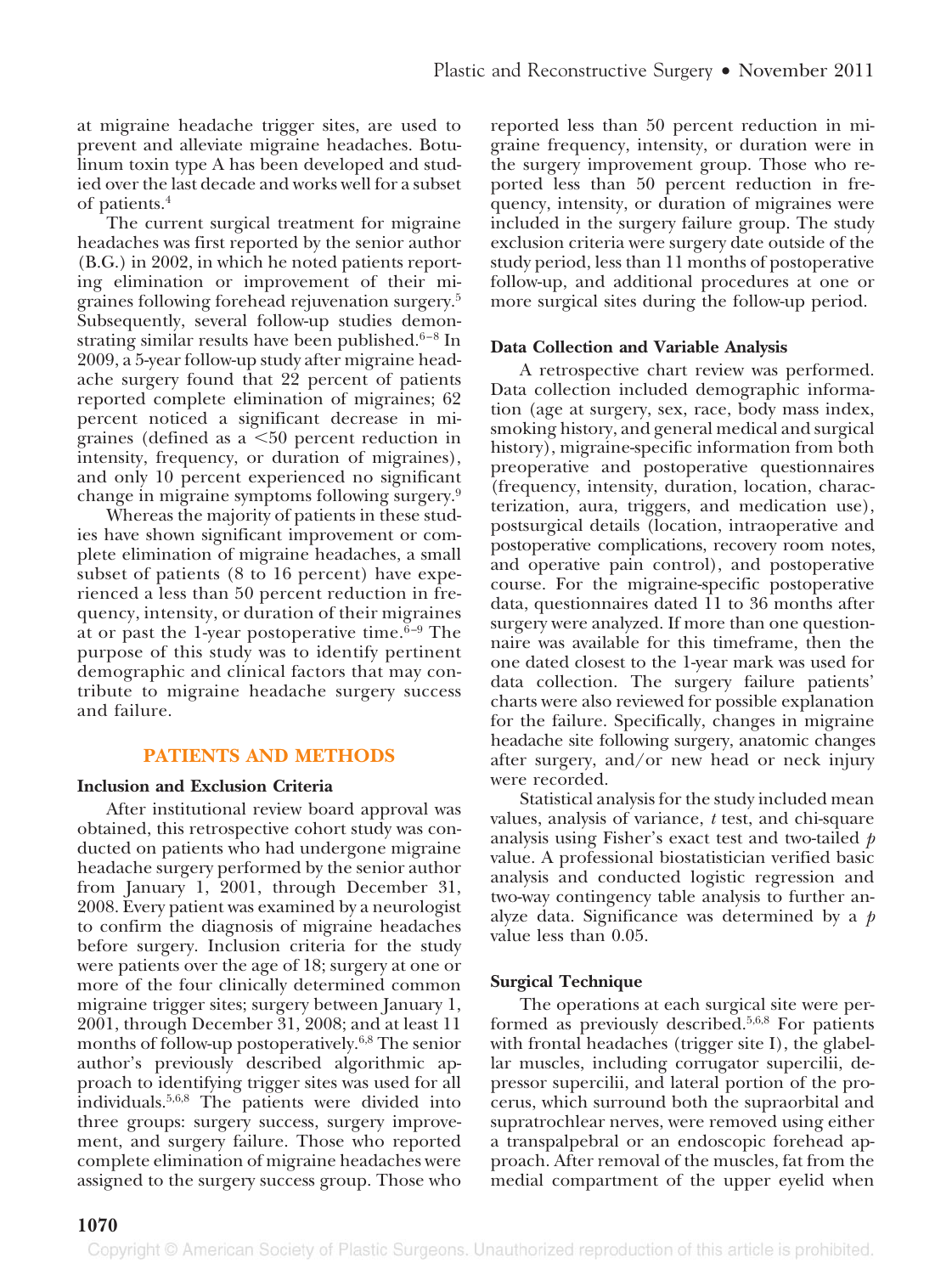the transpalpebral approach was used and from the area above the zygomatic arch during the endoscopic technique was placed around the exposed nerves for protection of the nerve and to fill any defect left by the excised muscles. For patients with temporal headaches (trigger site II), approximately 2.5 cm of the zygomaticotemporal branch of the trigeminal nerve was removed using an endoscopic approach. For patients with migraines originating from the septum (trigger site III), septoplasty and/or turbinectomy was performed based on anatomic abnormalities seen on computed tomographic imaging. For patients with occipital headaches (trigger site IV), a portion of the semispinalis capitis muscle was removed to release the greater occipital nerve bilaterally, with removal of the occipital artery when it was entangled with the nerve. After removal of the semispinalis capitis muscle, a subcutaneous flap was placed to separate the remaining muscle and nerve so that the nerve would be isolated to avoid further irritation or impingement.

#### **RESULTS**

A total of 382 patients underwent migraine headache surgery between January 1, 2001, and December 31, 2008, performed by the senior author. One hundred sixty-nine patients met inclusion criteria: 66 experienced complete elimination (S, success group), 67 noted more than 50 percent improvement (I, improvement group), and 37 observed less than 50 percent improvement (F, failure group). The most common reason for patients to be excluded from the study was follow-up less than 1 year postoperatively (Table 1).

Demographic information for patients in the three groups was analyzed. They were well matched with respect to sex, height, weight, body mass index, history of previous plastic surgery or botulinum toxin type A injection, alcohol use, smoking status, and medical history. There was a significant difference between the success and improvement groups with respect to age at surgery  $(S > I, p = 0.02;$  Table 2).

|  |  |  | Table 1. Reasons for Exclusion (No. of Patients) |
|--|--|--|--------------------------------------------------|
|--|--|--|--------------------------------------------------|

|                           | <b>Surgery</b><br><b>Success</b> | <b>Surgery</b><br>Improvement | <b>Surgery</b><br>Failure |
|---------------------------|----------------------------------|-------------------------------|---------------------------|
| $\leq$ 11-Month follow-up | 19                               | 91                            |                           |
| Second surgery            |                                  | 14                            |                           |
| Missing data*             |                                  |                               |                           |

\*Missing data include missing preoperative migraine questionnaires and missing postoperative follow-up migraine questionnaires.

Patients were well matched with respect to number of regular headaches per month, years suffering from migraine headaches, diagnosis of migraine with aura, and location of migraine headache pain. There was a statistically significant difference between the success and improvement groups with respect to migraines per month ( $S \leq$ I,  $p = 0.02$ ; between the improvement and failure (F) groups with respect to pain scale  $(I > F, p =$ 0.006); among all three groups with respect to age of migraine onset (S  $>$  I,  $p = 0.003$ ; S  $>$  F,  $p =$ 0.04); and between the success and improvement groups with respect to history of head or neck injury ( $S < I$ ,  $p = 0.04$ ; Tables 3 and 4). Contingency analysis indicated that the probability of failure of surgery increases if the type of migraine pain is a tight band ( $p = 0.02$ ), whereas the probability of success increases if the discomfort is ache/pressure ( $p = 0.04$ ). Regression analysis indicated that as the length of migraine headache increases, the probability of surgical success increases ( $p = 0.02$ ).

The groups were also well matched in daily prescription migraine medication, daily use of asneeded migraine prescription medication (daily equals  $\geq$ 20 times per month), and narcotic use to relieve migraine headache pain. There was a significant difference between the success and improvement groups with respect to daily use of overthe-counter migraine medication ( $S > I$ ,  $p = 0.05$ ; Table 5).

The patient groups reported similar rates of emotional triggers (stress, letdown after stress, or fatigue), physical triggers (heavy lifting, sexual activity, or coughing, bending, and straining), and hormonal triggers (menstrual cycle, hormonal medications, or pregnancy). The groups also reported similar rates of motor symptoms (drooping eyelid, weakness in arms or legs, or speech difficulty). There was a significant difference between the success and improvement groups with respect to visual symptoms (double or blurred vision, sparkling or flashing lights, or loss of vision;  $S > I$ ,  $p = 0.02$ ; Table 6). Contingency analysis indicated a disproportionate number of improvements when there is no lightheadedness associated with migraine headache ( $p < 0.0001$ ). This analysis also indicated patients not sensitive to bright light ( $p <$ 0.0001) or loud noise ( $p = 0.008$ ) are more likely to have successful surgery.

There was no difference in the frequency of site III and site IV operations among the three groups. There were significant differences with respect to increased intraoperative bleeding  $(S <$ F,  $p = 0.04$ ;  $I \le F$ ,  $p = 0.04$ ), site I surgery location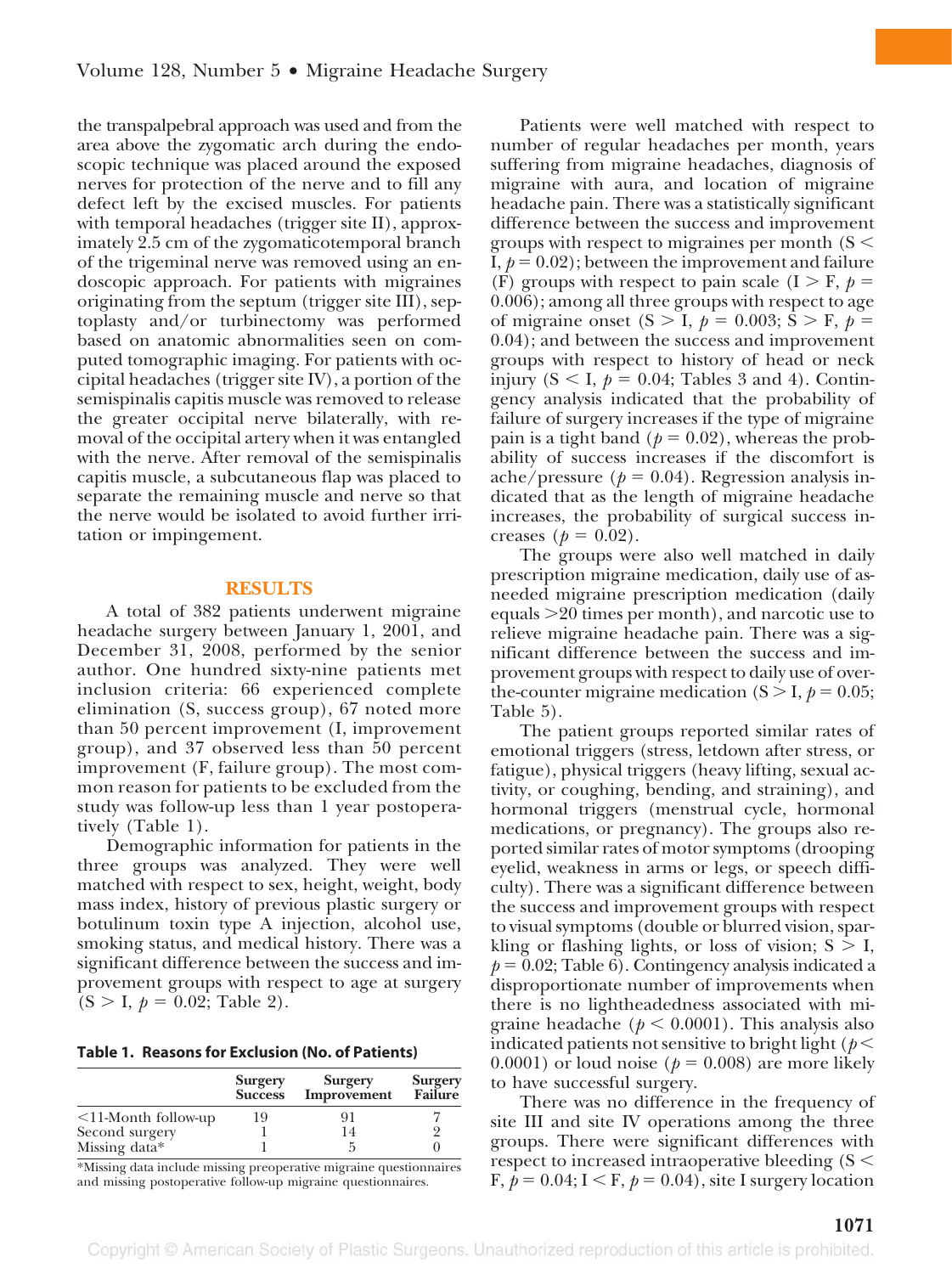| Demographic                 | <b>Surgery Success</b>      | <b>Surgery Improvement</b> | <b>Surgery Failure</b>      | I(p) | S versus S versus<br>$\mathbf{F}(\boldsymbol{p})$ | I versus<br>$\mathbf{F}(\boldsymbol{p})$ |
|-----------------------------|-----------------------------|----------------------------|-----------------------------|------|---------------------------------------------------|------------------------------------------|
| Female, %                   | 84.8                        | 90.70                      | 75.0                        | 0.44 | 0.29                                              | 0.08                                     |
| Age, yr                     | $47.1 \pm 11.3$ (22-75)     | $42.8 \pm 9.0$ (20-58)     | $46.1 \pm 9.274$ (23-76)    | 0.02 | 0.66                                              | 0.09                                     |
| Height, inches              | $65.0 \pm 3.05 (60 - 75)$   | $65.0 \pm 3.27$ (58-75)    | $65.8 \pm 3.73$ (59-73)     |      | 0.25                                              | 0.26                                     |
| Weight, lbs                 | $157 \pm 30.2$ (100-264)    | $148 \pm 25.9$ (105-220)   | $154 \pm 34.2$ (94-230)     | 0.07 | 0.66                                              | 0.32                                     |
| BMI, $\text{kg}/\text{m}^2$ | $25.9 \pm 4.50$ (17.9–34.7) | $24.7 \pm 3.9$ (18-35.8)   | $23.4 \pm 4.88$ (17.8–34.9) | 0.1  | 0.36                                              | 0.14                                     |
| Surgical history, %         | 18.2                        | 23.20                      | 13.9                        | 0.66 | 0.78                                              | 0.43                                     |
| Alcohol use, %              | 28.8                        | 24.20                      | 30.6                        | 0.56 |                                                   | 0.49                                     |
| Smoking, %                  | 9.1                         | 18.20                      | 16.7                        | 0.2  | 0.21                                              |                                          |

**Table 2. Demographic Information\***

S, surgery success; I, surgery improvement; F, surgery failure; BMI, body mass index.

\*Data are expressed as mean \$ SD (range in parentheses). Surgical history was defined as history of previous plastic surgery or botulinum toxin type A injection (other than for the migraine headache protocol); smoking *p* value was calculated using the chi-square test, with Fisher, one-tailed analysis.

#### **Table 3. Baseline Migraine Headache Data\***

|                             | <b>Surgery Success</b> | <b>Surgery Improvement</b> | <b>Surgery Failure</b> | S versus<br>I(p) | S versus<br>$\mathbf{F}(\boldsymbol{p})$ | I versus<br>$\mathbf{F}(\boldsymbol{p})$ |
|-----------------------------|------------------------|----------------------------|------------------------|------------------|------------------------------------------|------------------------------------------|
| MH per month                | $8.83 \pm 6.04$ (1-30) | $11.7 \pm 7.9$ (3-30)      | $10.3 \pm 6.09$ (2-30) | 0.02             | 0.25                                     | 0.36                                     |
| Regular HA per month        | $7.84 \pm 11.1$ (0-30) | $6.1 \pm 7.4$ (0-30)       | $6.67 \pm 9.14$ (0-30) | 0.3              | 0.61                                     | 0.73                                     |
| Pain $(0-10 \text{ scale})$ | $8.16 \pm 1.73$ (2-10) | $8.46 \pm 1.52$ (4-10)     | $7.50 \pm 1.84$ (3-10) | 0.48             | 0.08                                     | 0.006                                    |
| Years with MH               | $21.8 \pm 12.0$ (2-58) | $24.1 \pm 11.6$ (1-52)     | $25.5 \pm 12.3$ (3-59) | 0.25             | 0.16                                     | 0.57                                     |
| Age MH started, yr          | $25.4 \pm 11.4$ (5-51) | $20.0 \pm 9.4$ (6-46)      | $20.5 \pm 10.3$ (3-41) | 0.003            | 0.04                                     | 0.8                                      |
| $HX$ injury, $%$            | 15.9                   | 31.3                       | 33.3                   | 0.04             | 0.08                                     | 0.83                                     |
| Aura, %                     | 43.5                   | 38.1                       | 43.8                   | 0.6              | 0.43                                     | 0.53                                     |

S, surgery success; I, surgery improvement; F, surgery failure; HA, headache; MH, migraine headache; HX injury, history of significant head or neck injury; aura, neurologist-documented diagnosis of migraine headache with aura.

\*Information was collected for patients' pretreatment migraine headache questionnaires.

**Table 4. Location of Migraine Pain per Pretreatment Migraine Headache Questionnaire\***

|                   | <b>Surgery</b><br><b>Success</b><br>$(\%)$ | <b>Surgery</b><br>Improvement<br>$(\%)$ | Surgery<br><b>Failure</b><br>$(\%)$ |
|-------------------|--------------------------------------------|-----------------------------------------|-------------------------------------|
| Behind one eye    | 24.2                                       | 23.90                                   | 33.3                                |
| Behind both eyes  | 42.4                                       | 46.27                                   | 44.4                                |
| Not behind eye    | 33.3                                       | 26.90                                   | 22.2                                |
| One temple        | 31.8                                       | 20.90                                   | 36.1                                |
| Both temples      | 42.4                                       | 50.70                                   | 41.7                                |
| Not temple        | 25.8                                       | 25.40                                   | 22.2                                |
| Above one brow    | 15.1                                       | 20.90                                   | 19.4                                |
| Above both brows  | 33.3                                       | 44.80                                   | 41.7                                |
| Not above brows   | 51.5                                       | 31.30                                   | 38.9                                |
| Back of head one  |                                            |                                         |                                     |
| side              | 13.6                                       | 19.40                                   | 16.7                                |
| Back of head both |                                            |                                         |                                     |
| sides             | 37.9                                       | 38.80                                   | 30.6                                |
| Not back of head  | 48.5                                       | 37.30                                   | 52.8                                |

\*Pain behind the eyes corresponds to site III trigger; pain in the temple corresponds to site II trigger; pain above the eye brows corresponds to site I trigger; pain in the back of the head corresponds to site IV trigger.

 $(S > F, p = 0.0006; I > F, p = 0.0004)$ , and one to two operative sites  $(S \le F, p = 0.04; I \le F, p = 0.04)$ 0.01). There were also significant differences between success and failure with respect to site II surgery location (S  $>$  F,  $p = 0.01$ ) and single operative site ( $S \leq F$ ,  $p = 0.005$ ) and between success and improvement  $(S > I, p = 0.05)$  and

success and failure  $(S > F, p = 0.04)$  with respect to four operative sites (Table 7).

### **DISCUSSION**

Surgery success patients had an older age of onset (25.4  $\pm$  11.4 years) compared with surgery improvement (20.0  $\pm$  9.4 years) and surgery failure patients (20.5  $\pm$  10.3 years). The ranges for this data point in particular, however, overlap in such a way that age of onset cannot be used by itself as a screening tool for those who may or may not benefit from surgery. The relationship of migraine headache onset to location of trigger sites and response to surgery is not understood.

The surgery success group had a lower rate of history of significant head or neck injury compared with the other two groups, although this was only significant when comparing the success and improvement groups. In this study, patients reported history of significant head or neck injury, but the exact nature of the injury was not elicited. The patients were not asked to specify whether or not a relationship between the injury and migraine headache onset existed or whether or not there was any change in their migraines following the injury. Prior studies have shown a link between head or neck injury and increased incidence of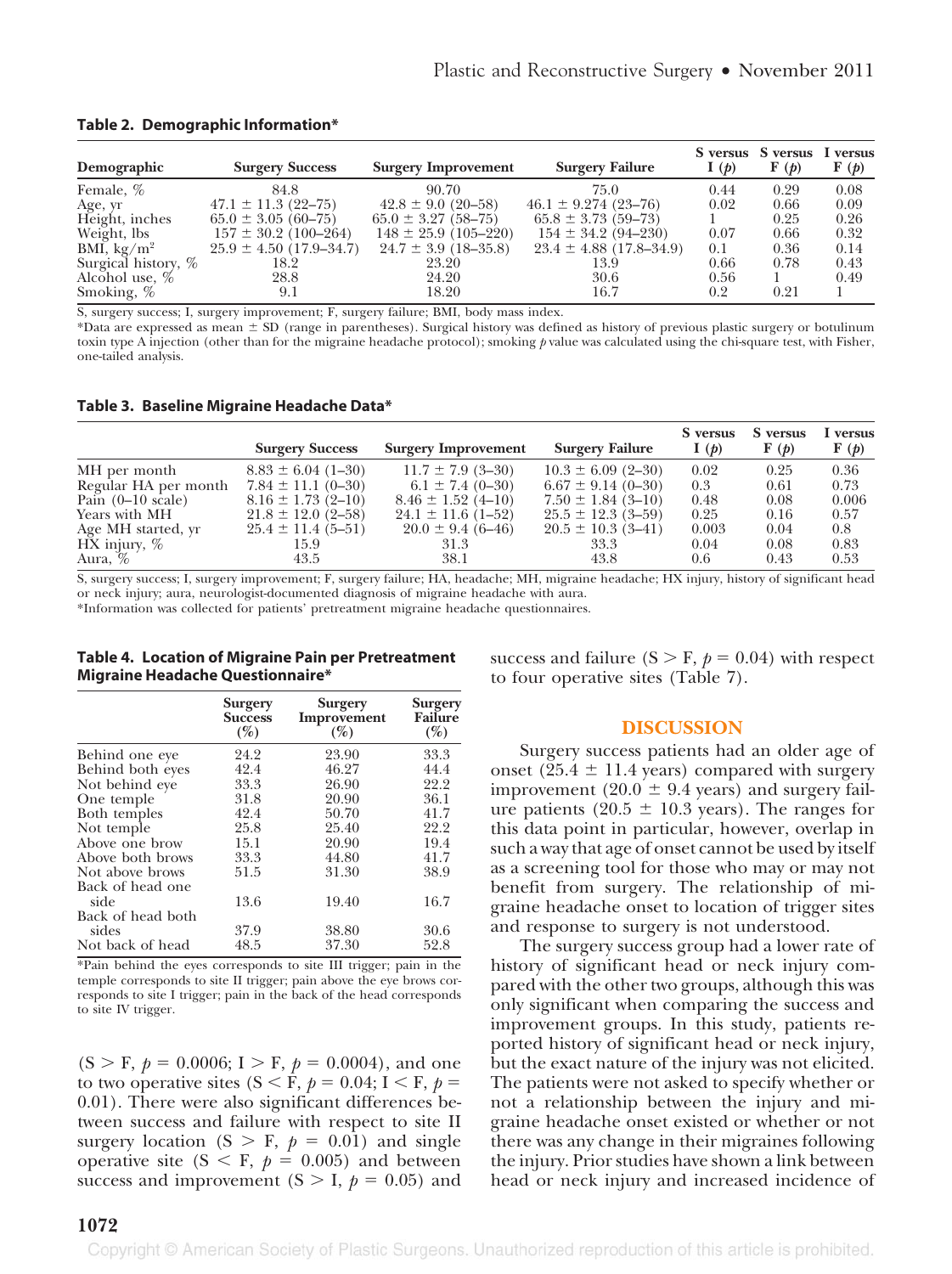#### **Table 5. Migraine Medication Use**

|                               | <b>Surgery</b><br><b>Success</b> | <b>Surgery</b><br>Improvement | <b>Surgery</b><br><b>Failure</b> | S versus<br>I(p) | S versus<br>$\mathbf{F}(\boldsymbol{p})$ | I versus<br>$\mathbf{F}(\boldsymbol{p})$ |
|-------------------------------|----------------------------------|-------------------------------|----------------------------------|------------------|------------------------------------------|------------------------------------------|
| Daily MH prescription         |                                  |                               |                                  |                  |                                          |                                          |
| medication, $\%$              | 33.3                             | 43.30                         | 33.3                             | 0.29             |                                          | 0.39                                     |
| Daily use of PRN MH           |                                  |                               |                                  |                  |                                          |                                          |
| prescription medication, $\%$ | 13.5                             | 13.40                         | 9.1                              |                  | 0.74                                     | 0.53                                     |
| Daily use of OTC MH           |                                  |                               |                                  |                  |                                          |                                          |
| medication, %                 | 25.8                             | 11.90                         | 11.5                             | 0.05             | 0.2                                      |                                          |
| Narcotic use for MH           |                                  |                               |                                  |                  |                                          |                                          |
| pain, %                       | 18.2                             | 10.0                          | 8.3                              | 0.13             | 0.25                                     |                                          |

S, surgery success; I, surgery improvement; F, surgery failure; MH, migraine headache; PRN, pro re nata (as needed); OTC, over the counter.

#### **Table 6. Associated Symptoms and Triggers\***

|                       | <b>Surgery</b><br><b>Success</b> | Surgery<br>Improvement | <b>Surgery</b><br><b>Failure</b> | S versus<br>I(p) | S versus<br>$\mathbf{F}(\boldsymbol{p})$ | I versus<br>$\mathbf{F}(\boldsymbol{p})$ |
|-----------------------|----------------------------------|------------------------|----------------------------------|------------------|------------------------------------------|------------------------------------------|
| Visual symptoms, %    | 65.6                             | 44.8                   | 61.1                             | 0.02             | 0.67                                     | 0.15                                     |
| Motor symptoms, $\%$  | 26.6                             | 34.3                   | 44.4                             | 0.45             | 0.08                                     | 0.39                                     |
| Emotional triggers, % | 79.9                             | 77.6                   | 86.1                             | 0.83             | 0.59                                     | 0.43                                     |
| Sensory triggers, %   | 82.8                             | 85.1                   | 94.4                             | 0.82             | 0.13                                     | 0.21                                     |
| Physical triggers, %  | 25.0                             | 35.8                   | 25.0                             | 0.19             |                                          | 0.28                                     |
| Hormonal triggers, %  | 51.8                             | 63.5                   | 59.3                             | 0.22             | 0.64                                     | 0.68                                     |

S, surgery success; I, surgery improvement; F, surgery failure.

\*Visual symptoms include double or blurred vision, sparkling or flashing lights, or loss of vision. Motor symptoms include eyelid drooping, weakness in arms or legs, or speech difficulty. Emotional triggers include stress, letdown after stress, or fatigue. Sensory triggers include bright sun, weather change, loud noise, or certain smells or perfumes. Physical triggers include heavy lifting, sexual activity, or coughing, bending and straining. Hormonal triggers include menstrual cycle, hormonal medication, or pregnancy.

#### **Table 7. Operative Information\***

| <b>Surgery</b><br><b>Success</b>      | <b>Surgery</b><br>Improvement | <b>Surgery</b><br><b>Failure</b> | S versus<br>I(p) | S versus<br>$\mathbf{F}(\boldsymbol{p})$ | I versus<br>$\mathbf{F}(\boldsymbol{p})$ |
|---------------------------------------|-------------------------------|----------------------------------|------------------|------------------------------------------|------------------------------------------|
| Increased intraoperative              |                               |                                  |                  |                                          |                                          |
| bleeding, $%$<br>0.0                  |                               | 8.3                              |                  | 0.04                                     | 0.04                                     |
| 15.2<br>Postoperative complication, % | 11.9                          | 25.0                             | 0.62             | 0.28                                     | 0.1                                      |
| 83.3<br>Site I, $\%$                  | 83.5                          | 50.0                             |                  | 0.0006                                   | 0.0004                                   |
| Site II, $\%$<br>75.8                 | 61.2                          | 50.0                             | 0.09             | 0.015                                    | 0.3                                      |
| Site III, $\%$<br>50.0                | 49.3                          | 51.5                             |                  |                                          |                                          |
| Site IV, $\%$<br>45.5                 | 34.3                          | 33.3                             | 0.22             | 0.29                                     |                                          |
| 24.2<br>One site operated on, %       | 35.8                          | 52.8                             | 0.19             | 0.0048                                   | 0.21                                     |
| One to two sites operated             |                               |                                  |                  |                                          |                                          |
| 50.0<br>on, $%$                       | 46.3                          | 72.2                             | 0.73             | 0.04                                     | 0.01                                     |
| 34.7<br>Four sites operated on, $\%$  | 19.4                          | 8.3                              | 0.05             | 0.04                                     | 0.17                                     |

S, surgery success; I, surgery improvement; F, surgery failure.

\*Increased intraoperative bleeding was defined as desmopressin acetate needed to stop bleeding.

chronic daily headache $10$  in addition to migraine headaches.<sup>11,12</sup> The exact reason why history of head or neck injury leads to increased headaches is unclear.

A higher rate of surgery success and improvement patients had site I and/or site II operative triggers, whereas the surgery failure patients had significantly lower rates of surgery at these trigger sites. Surgery failure group had a higher rate of surgery at only one of the four possible trigger sites when compared with surgery success patients. In addition, surgery failure patients had a significantly higher rate of surgery at one to two trigger sites (versus three to four trigger sites) when compared with surgery success and improvement patients. Conversely, surgery success patients had a significantly higher rate of operation at all four trigger sites compared with both surgery improvement and failure patients. The likely explanation for better outcome associated with greater number of operative locations is that sites of less pain (minor trigger sites) are also targeted as the number of operative locations increases, thus leading to a higher rate of complete elimination of migraine pain. Because sites I and II specifically are more frequent in success and improvement pa-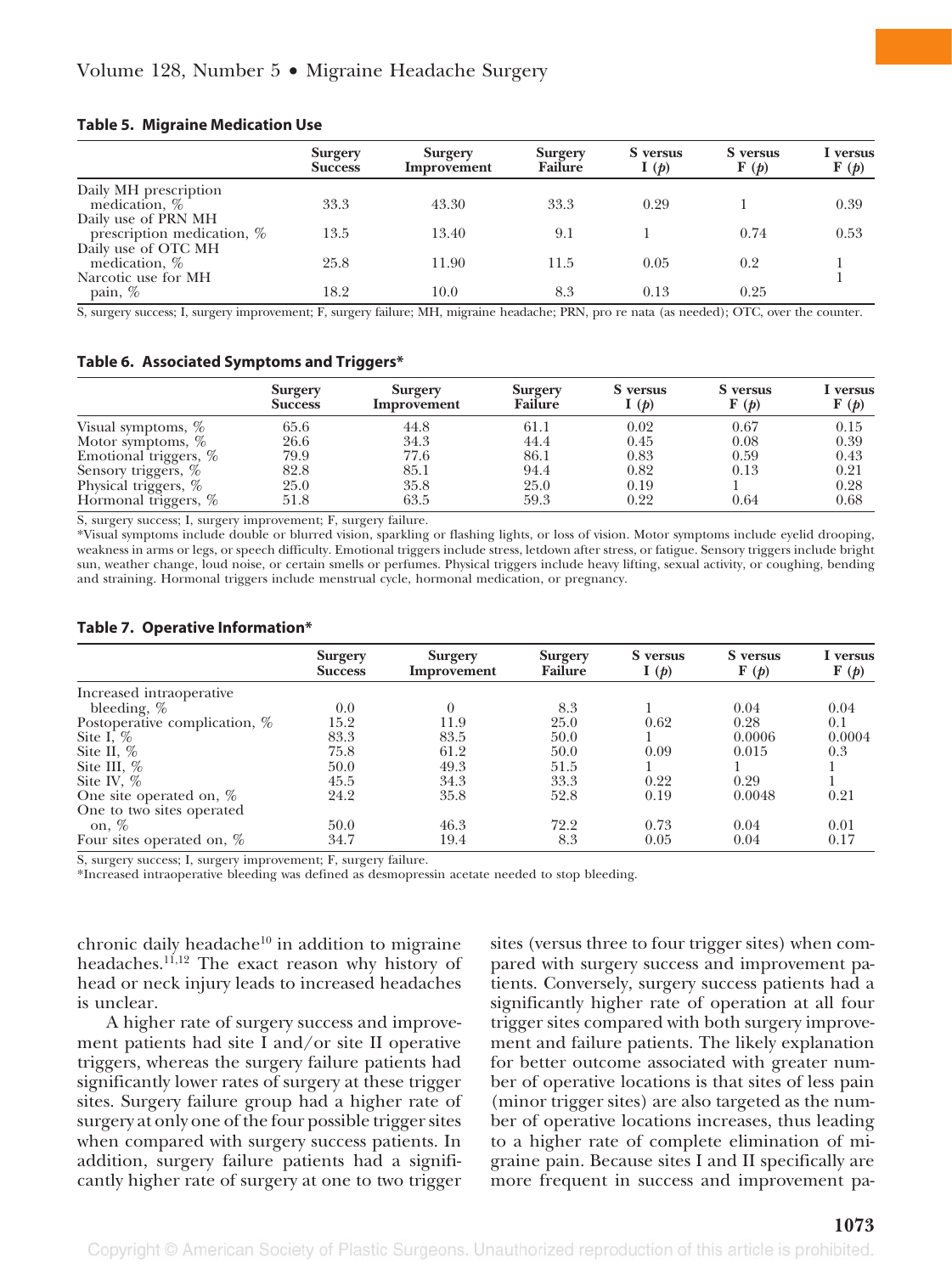tients, these locations in particular are likely minor trigger sites and should be considered further in those individuals who report less intense or less frequent pain at these locations.

Surgery failure patients had an 8.3 percent (three of 36 patients) rate of increased intraoperative bleeding requiring desmopressin acetate to stop bleeding, whereas this was not reported in any surgery success or improvement patients. Bleeding was not significant enough to change the procedure and did not interfere with routine completion of the surgery. Although unforeseen bleeding tendencies are not modifiable risk factors, this data point may be most useful in follow-up discussion with patients after surgery. Patients should be aggressively screened for bleeding disorders and intraoperative preventive measures, such as strict blood pressure control, should be implemented to minimize increased bleeding.

Of 36 migraine failure patients, nine patients stated that the site(s) of their migraine headaches postoperatively differed from the operation

**Table 8. Explanations for Surgery Failure Patients\***

| <b>Reason for Failure</b>       | No. of<br><b>Patients</b> |
|---------------------------------|---------------------------|
| Postoperative MH site different |                           |
| from operative site $(s)$       | 9                         |
| Anatomic                        | 3                         |
| Recurrent sinusitis             | 3                         |
| Head injury                     |                           |
| MH mioraine headache            |                           |

MH, migraine headache.

\*Anatomic explanations include one patient with temporal muscle compressing supraorbial nerve and two patients with recovery of residual corrugator muscle function following surgery. One patient had significant head injury following surgery and experienced increase migraine frequency after this injury.

 $site(s)$ , although the operative site $(s)$  did correlate to the preoperatively identified migraine pain location. This suggests that all trigger sites were not detected and deactivated in these patients. It is also possible that the initial trigger was incorrectly identified or the primary pain site masked the correct identification of the additional trigger sites. For three patients, anatomic changes were noted in office visit records, including one patient with residual corrugator muscle, one patient with recovery of corrugator muscle, and one patient with frontalis temporalis muscle compression of the supraorbital nerve. Three patients noted recurrent sinusitis during the first postoperative year in the early stages of the authors' experience with this operation, with episodes of sinusitis flare-up correlated with increased migraines. One patient noted a head injury approximately 9 months postoperatively, with increased migraine headaches and change in location ofmigraine pain following the head injury (Table 8).

In this study, two modifiable factors identified for migraine surgery failure were previously unidentified postoperative trigger sites and recurrent sinusitis. The previously unindentified trigger site(s) was the most common reason for surgery failure. Patients should be evaluated for multiple trigger sites, specifically sites I and II, even if the primary complaint of migraine pain is elsewhere. Antibiotics and intranasal corticosteroids were utilized to minimize sinusitis recurrence soon after the observation was made that this condition could result in delay of recovery or recurrent symptoms and this regimen had eliminated this entity as the reason for the failed results.13 The reviewed factors and their association with surgical outcome are summarized in Table 9.

|  |  |  |  | Table 9. Summary of Factors and Contributions to Surgical Outcome |
|--|--|--|--|-------------------------------------------------------------------|
|--|--|--|--|-------------------------------------------------------------------|

| <b>Associated with Better Outcome</b>                                                                                                                | <b>No Difference</b>                                                                                                                                                                                                                                                                                                                                                                 | <b>Associated with Worse Outcome</b>                                                                                    |
|------------------------------------------------------------------------------------------------------------------------------------------------------|--------------------------------------------------------------------------------------------------------------------------------------------------------------------------------------------------------------------------------------------------------------------------------------------------------------------------------------------------------------------------------------|-------------------------------------------------------------------------------------------------------------------------|
| Slightly fewer migraines per month<br>Older age of migraine onset<br>Daily use of OTC MH medication<br>Site I and II surgery<br>Four operative sites | Sex (male versus female)<br>Height, weight, BMI<br>Surgical history<br>Alcohol or tobacco use<br>Regular headaches per month<br>Years suffering from MH<br>Aura<br>Daily use of MH prescription medication<br>Daily use of PRN MH prescription<br>medication<br>Narcotic use for MH<br>Associated symptoms<br>Associated triggers<br>Postoperative complications<br>Sites III and IV | History head or neck injury<br>Increased intraoperative bleeding<br>Single operative site<br>One to two operative sites |

BMI, body mass index; OTC, over the counter; MH, migraine headache; PRN, pro re nata (as needed).

Associated with better outcome is linked to surgery success; associated with worse outcome is linked to surgery failure.